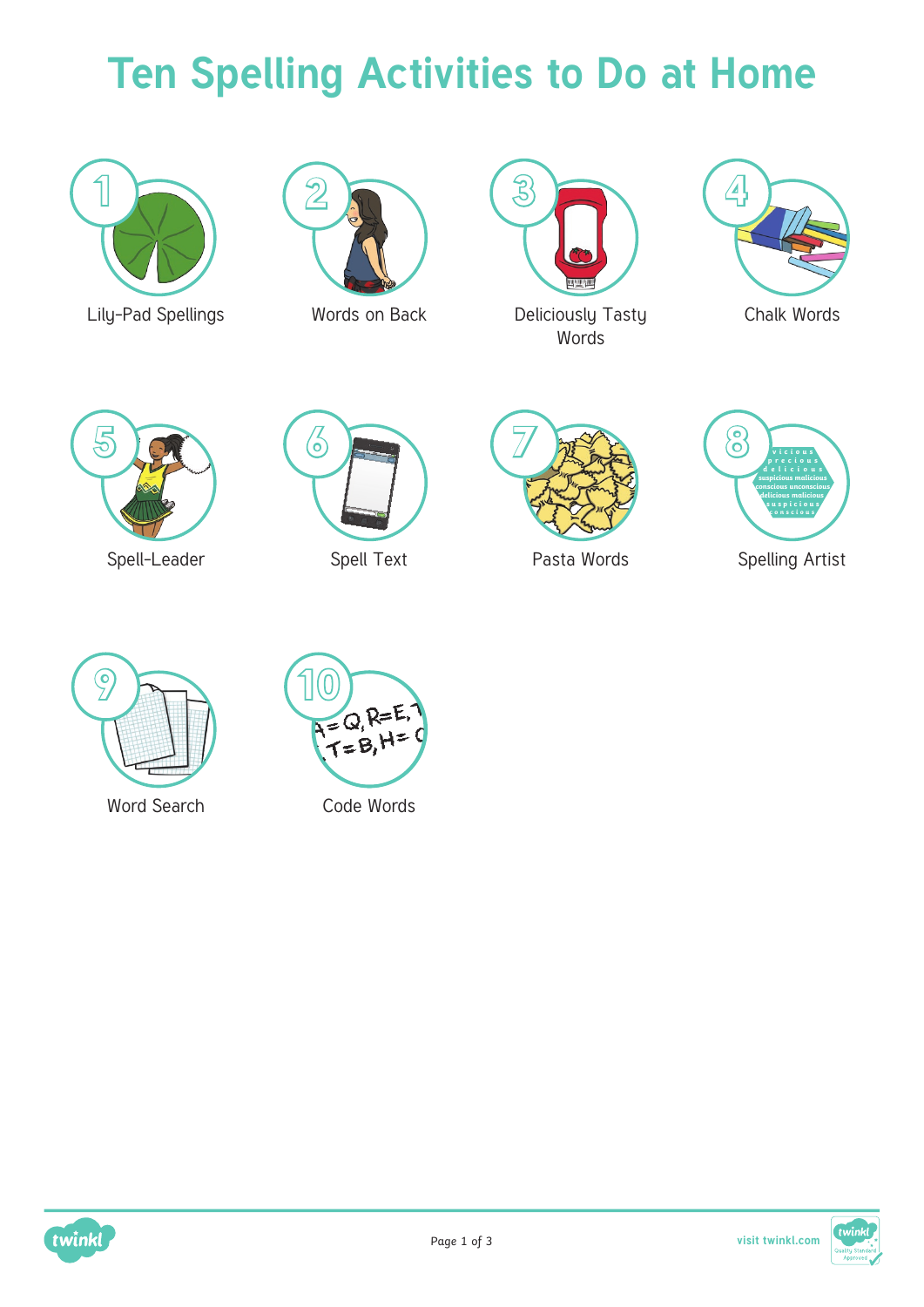## **Ten Spelling Activities to Do at Home**

A fun and physical way to reinforce target spellings. Write all the letters of the alphabet on pieces of paper (or use this **[A-Z Alphabet on Lily Pads](https://www.twinkl.co.uk/resource/t-w-3226-a-z-alphabet-on-lily-pads)**) and lay them out (in any order) on the floor like lily pads on a pond. Say a word for your child to spell by stepping from one letter to the next, spelling out the word correctly. If she gets a letter wrong, pause at the incorrect letter and remind her of what letter should come next. Then, start again from the beginning of the word.

This can be made into a game by giving a point every time a word is spelt correctly or a time limit within which he or she has to spell the word, e.g. 30 seconds. Alternatively, allow your child to hold the spelling words and test you to see if you spell them correctly. This will help your child to think of the letters sequentially as they check if you are stepping on the correct letters in the correct order.

A fun and sometimes 'tickly' way to learn words. Sit with your back facing your child and ask them to write one of his or her spelling words on your back. If spelt correctly, he or she gets a point. If spelt incorrectly, provide the spelling on paper or say each letter out loud so your child can write it on your back correctly. Allow your child to check if you can spell the word correctly too by swapping roles.



**1**

This is a fun, sensory way to practise spelling words, especially for those children that like getting messy! Spray some whipped cream (or ketchup, chocolate spread or anything else squidgy and edible!) on a plate and spread it out. Now, write your spelling words in the food with your finger!

Buy a pack of coloured chalk and allow your child to write the words on paving stones in the garden or on the driveway. With our typical British climate, it isn't long until the words will be washed away by the rain, ready to start again. Children love this activity as it allows them to write where they wouldn't normally be allowed to. This can be varied by challenging children to create shapes and pictures with their target spelling.



**2**



Pretend to be a cheerleader and spell out the words by saying the letters individually and then the word altogether. Use a high cheer for tall letters (e.g. t, l, h), put hands on hips for middle letters (e.g. a, e, n, c) and a low cheer for letters that drop below the line (e.g. y, g, j). You could even buy or make pom-poms to make it really authentic!